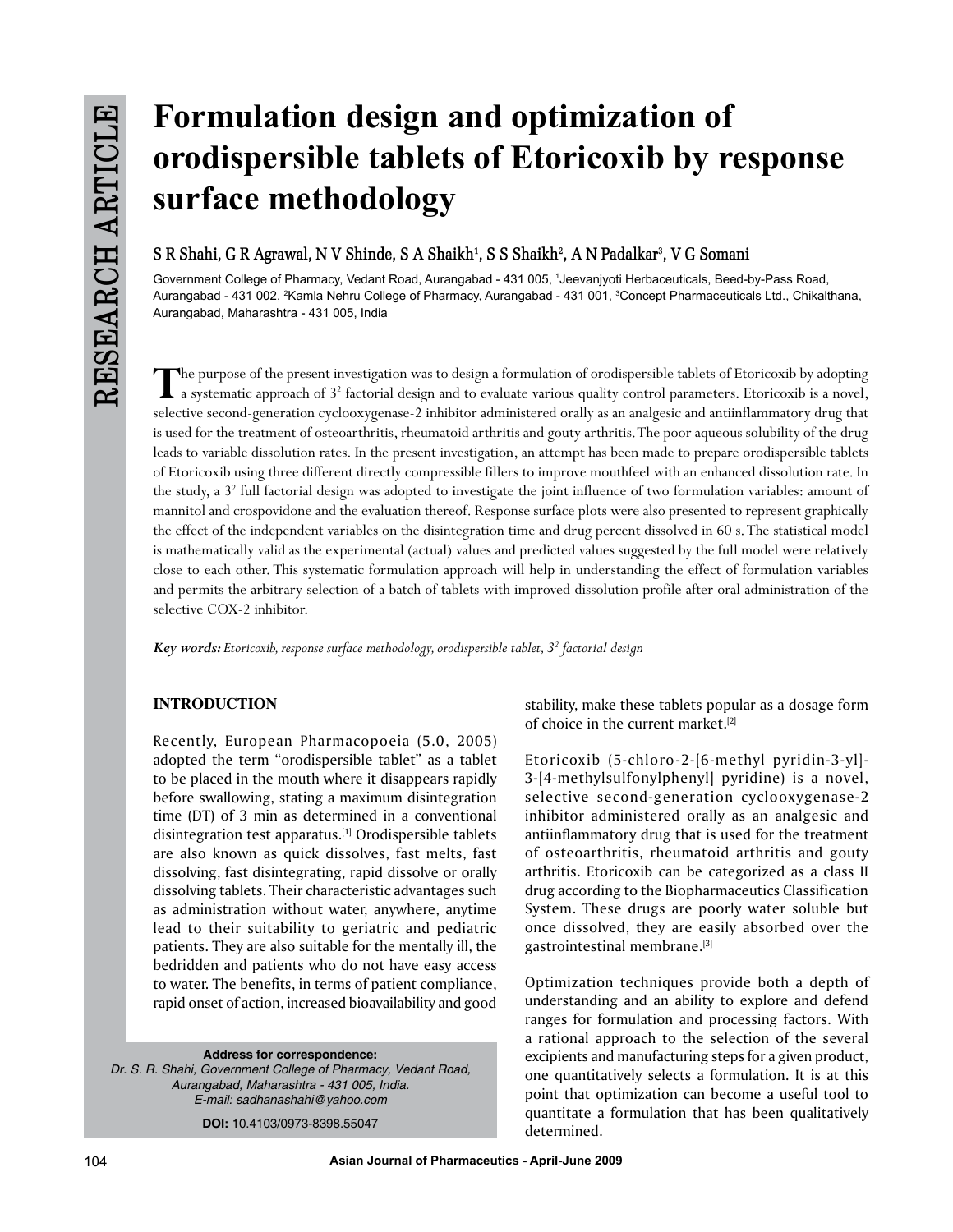The present investigation deals with an attempt of systematic formulation approach for optimization of orodispersible tablets by adopting a  $3<sup>2</sup>$  full factorial design to investigate the joint influence of two formulation variables and the evaluation thereof to find the formula with the least time of disintegration and friability and eventually the best hardness and to permit the arbitrary selection of a batch of tablets with improved dissolution profile after oral administration of the selective COX-2 inhibitor.

## **MATERIALS AND METHODS**

## **Materials**

Etoricoxib was procured as a gift sample from Torrent Research Center, Ahmedabad, India. Aspartame, microcrystalline cellulose (PH102), mannitol (granular), crospovidone, colloidal silicon dioxide, mixed fruit flavor and magnesium stearate were procured as gift samples from Concept Pharmaceuticals Ltd., Aurangabad, India, and all other chemicals and reagents were of analytical grade.

#### **Methods**

## *Preparation of orodispersible tablets of Etoricoxib*

Etoricoxib, aspartame, microcrystalline cellulose (PH102), mannitol (granular) and the mixture thereof, crospovidone, colloidal silicon dioxide and mixed fruit flavor were sifted through the sieve #44 and admixed for about 15 min to make a uniform blend. Magnesium stearate was passed through sieve #100 and mixed with the above blend for sufficient time, usually 5-7 min. The powder blend was evaluated for various flow properties<sup>[4,5]</sup> as follows and observations were reported in Table 1. The resulting uniform blends of composition per tablet as mentioned in Tables 2 and 3 were directly compressed using a 10 mm, round, flat-faced tooling to make the tablets of said compression specifications as mentioned in Tables 4 and 5, using a 12 station LABPRESS compression machine (Cemach Machineries Ltd, Ahmedabad, Gujarat, India.). The tablet press setting was kept constant across all formulations.

#### *Optimization by the 32 factorial design*

A  $3<sup>2</sup>$  randomized full factorial design was used in the present study. In this design, two factors each were evaluated at three levels and experimental trials were performed at all nine possible combinations, $[2]$  as reflected from Table 3. The amount of directly compressible filler, mannitol  $(X_1)$ , and the amount of superdisintegrant, crospovidone  $(X_2)$ , were selected as independent variables. *in vitro* DT and drug percent dissolved in 60 s (DP $_{60}$ ) were selected as dependent

variables and their respective responses are presented in Table 3.

Tablet weight was not constant because that would require the use of diluents for weight adjustment, which in turn may have caused variation in the release profile. Thus, additional diluent was not added in the formulation to nullify any effect due to change in the proportion of diluents.

#### *Evaluation of tablets*

The following standards or quality control tests were carried out on compressed tablets and observations were reported in Table 4 for tablets as per the formulation design [Table 2] and in Table 5 for tablets as per the  $3<sup>2</sup>$  full factorial design layout [Table 3], respectively.

#### *Physical characterization of the tablets*

The control of general appearance, uniformity of weight (*n* = 20), hardness (Monsanto hardness tester), thickness (Vernier caliper) and % friability (Roche Friabilator) was essential from the general evaluation point of view for the tablets.<sup>[4,5]</sup>

#### *Drug content and content uniformity*

The amount of active ingredient(s) is determined by the method described in assay and the amount of active ingredient is calculated.<sup>[6]</sup> Because the active ingredient of the present investigation is not official in any pharmacopoeia, the following method was used for determination of the drug content. Twenty tablets were weighed and powdered. The blend equivalent to 60 mg of Etoricoxib was weighed and dissolved in a sufficient quantity of 0.1N HCl. The solution was filtered through a Whatmann filter paper (no. 41), suitably diluted with 0.1N HCl and assayed at 233 nm using a UV-Visible double beam spectrophotometer (PharmaSpec UV-1700, Shimadzu Scientific Instruments, Kyoto, Japan).

One tablet was transferred and dissolved in 0.1N HCl. The solution was filtered through a Whatmann filter paper (no.41), suitably diluted with 0.1N HCl and analyzed at 233 nm using a UV-Visible double beam spectrophotometer. Each sample was analyzed in triplicate. The same procedure was repeated for the remaining nine tablets.

#### *Water absorption ratio and wetting time*

Water absorption ratio was determined by the method described by Chaudhari *et al*. [7] and wetting time was determined by the method described by Schiermeier and Schmidt.[8]

| <b>Formulation code</b>          | <b>Evaluation parameters*</b> |                                             |                                    |                                 |                  |                    |  |  |  |
|----------------------------------|-------------------------------|---------------------------------------------|------------------------------------|---------------------------------|------------------|--------------------|--|--|--|
|                                  | Angle of<br>repose            | <b>Bulk density</b><br>(a/cm <sup>3</sup> ) | <b>Tapped</b><br>density $(q/cm3)$ | Compressibility<br>index $(\%)$ | Hausner's ratio  | <b>Flowability</b> |  |  |  |
| ETR-2                            | $36.22 \pm 0.547$             | $0.301 \pm 0.010$                           | $0.331 \pm 0.010$                  | $9.05 \pm 0.272$                | $1.09 \pm 0.003$ | Excellent          |  |  |  |
| ETR-5                            | $32.17 \pm 0.708$             | $0.447 \pm 0.001$                           | $0.510 \pm 0.006$                  | $12.40 \pm 1.113$               | $1.14 \pm 0.014$ | Excellent          |  |  |  |
| ETR-8                            | $26.28 \pm 0.477$             | $0.585 \pm 0.003$                           | $0.683 \pm 0.003$                  | $14.29 \pm 0.296$               | $1.16 \pm 0.004$ | Excellent          |  |  |  |
| $+$ Allustras analyzis (OD $-$ O |                               |                                             |                                    |                                 |                  |                    |  |  |  |

\*All values are mean ± SD, n = 3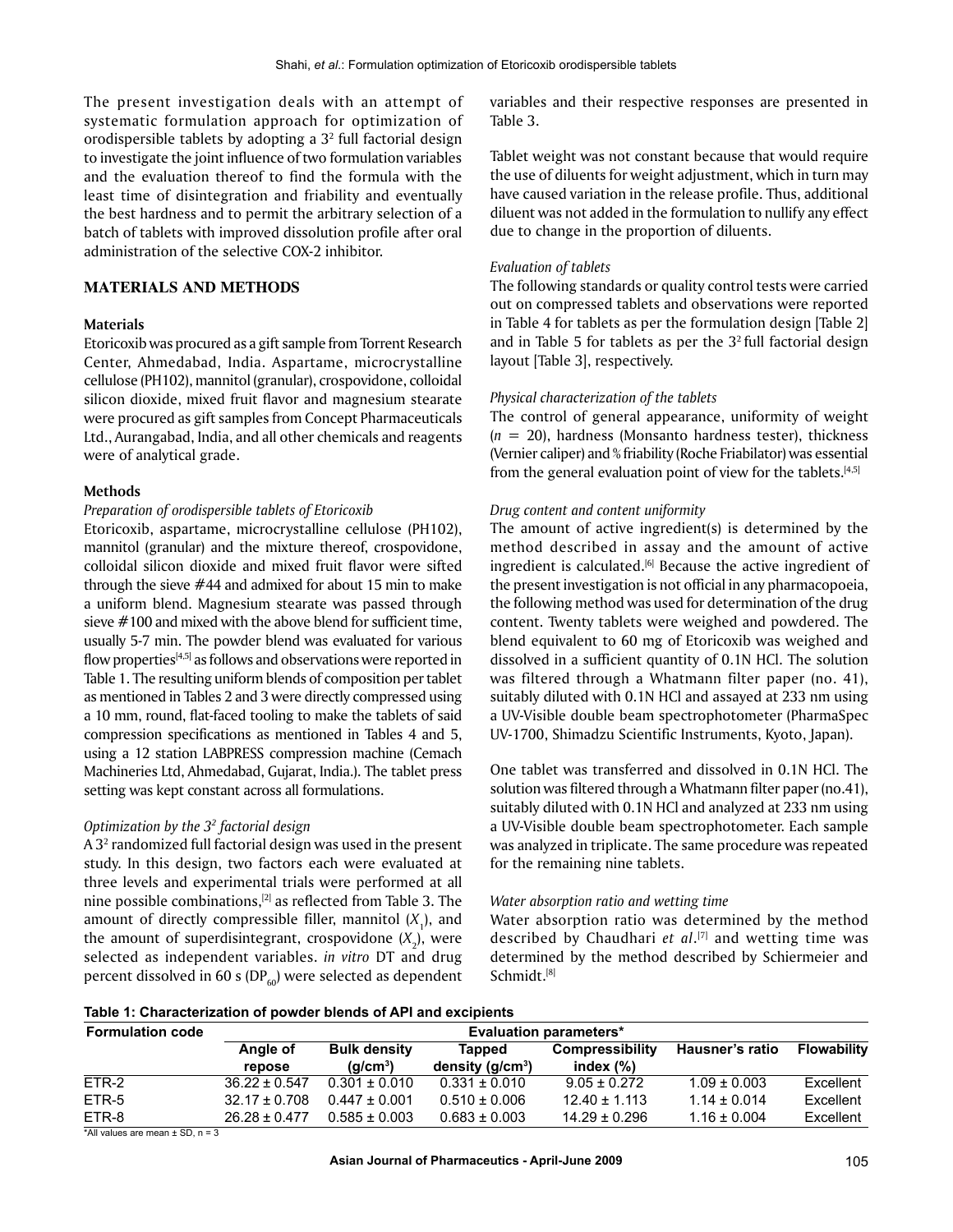## *In vitro and in vivo DT*

Disintegration or, more specifically, dispersion times, was measured in 900 ml purified water according to the I.P. method without using a disc at room temperature  $(25 \pm 2^{\circ}C)$ . <sup>[4]</sup> *In vivo* DT was determined by the method described by Vijaya and Mishra.<sup>[4]</sup>

## *In vitro dissolution study*

Dissolution profiles of Etoricoxib tablets were determined using the USP 24 method II with a paddle speed at 50 rpm. Dissolution was performed in 900 ml 0.1N HCl maintained at  $37 \pm 0.5^{\circ}$ C according to recommendations from the SUPAC-IR guidance.[9] Five milliliters of the samples were withdrawn at specified time intervals. The volume of dissolution fluid was adjusted to 900 ml by replacing each 5 ml aliquot withdrawn with 5 ml of 0.1N HCl prewarmed at  $37 \pm 0.5^{\circ}$ C. Samples withdrawn were filtered through a Whatmann filter paper (no.41), suitably diluted with 0.1N HCl and analyzed at 233 nm using a UV-Visible double beam spectrophotometer.

## **RESULTS AND DISCUSSION**

Before formulation, blends of API and excipients were prepared and evaluated for various parameters, as explained

**Table 2: Formulation design of the orodispersible tablets of the COX-2 inhibitor**

| Tablet ingredients (mg)/            | ETR-1 | ETR-2 | ETR-           |
|-------------------------------------|-------|-------|----------------|
| formulation code                    |       |       | 3              |
| Etoricoxib                          | 60    | 60    | 60             |
| Aspartame                           | 4     | 4     | 4              |
| Microcrystalline cellulose (PH102)  | 320   |       |                |
| Microcrystalline cellulose (PH102): |       | 320   |                |
| mannitol (granular) $(1:1)$         |       |       |                |
| Mannitol (granular)                 |       |       | 320            |
| Crospovidone                        | 8     | 8     | 8              |
| Colloidal silicon dioxide           | 2     | 2     | $\overline{2}$ |
| Mixed fruit flavor                  | 2     | 2     | 2              |
| Magnesium stearate                  | 4     | 4     | 4              |
| <b>Total weight</b>                 | 40O   | 400   | 400            |

earlier [Table 1]. Bulk density was found in the range of 0.301-0.585  $\rm g/cm^3$  and the tapped density between 0.331 and  $0.683$  g/cm<sup>3</sup>. Using the above two-density data, Hausner's ratio and compressibility index were calculated. The powder blends of all formulations with Hausner's ratio <1.25 indicated better flow properties. The compressibility index was found to be between 9.05 and 14.29% and the compressibility– flowabilty correlation data indicated an excellent flowability of all powder blends. The better flowability of all powder blends

**Table 3: Full factorial design (32 ) layout**

| <b>Formulation</b>  | <b>Variable</b><br>level  |                           | <b>Total</b>           | In vitro                            | <b>Drug</b>          |  |
|---------------------|---------------------------|---------------------------|------------------------|-------------------------------------|----------------------|--|
| code                | $\overline{\mathbf{X}}_1$ |                           | weight<br>(mg)         | disintegration<br>time $(s) \pm SD$ | percent<br>dissolved |  |
|                     |                           | $\bar{\mathbf{X}}_{2}$    |                        |                                     | in 60 s              |  |
|                     |                           |                           |                        |                                     | $(\%) \pm SD$        |  |
| F <sub>1</sub>      | $-1$                      | $-1$                      | 356                    | $18.44 \pm$                         | $90.5 \pm$           |  |
|                     |                           |                           |                        | 0.091                               | 0.156                |  |
| F <sub>2</sub>      | -1                        | 0                         | 360                    | 16.34 $\pm$                         | $91.52 \pm$          |  |
|                     |                           |                           |                        | 0.045                               | 0.542                |  |
| F <sub>3</sub>      | $-1$                      | $+1$                      | 364                    | $15.19 \pm$                         | $92.47 \pm$          |  |
|                     |                           |                           |                        | 0.078                               | 0.129                |  |
| F <sub>4</sub>      | 0                         | $-1$                      | 396                    | $35.5 \pm$                          | 46.90 $\pm$          |  |
|                     |                           |                           |                        | 0.317                               | 0.634                |  |
| F <sub>5</sub>      | 0                         | 0                         | 400                    | 19.93 $\pm$                         | $89.25 \pm$          |  |
|                     |                           |                           |                        | 0.240                               | 0.342                |  |
| F <sub>6</sub>      | 0                         | $+1$                      | 404                    | $18.53 \pm$                         | $91.4 \pm$           |  |
|                     |                           |                           |                        | 0.168                               | 0.346                |  |
| F7                  | $+1$                      | $-1$                      | 436                    | 58.46 $\pm$                         | $26.27 \pm$          |  |
|                     |                           |                           |                        | 0.155                               | 0.369                |  |
| F <sub>8</sub>      | $+1$                      | 0                         | 440                    | 49.67 $\pm$                         | $35.68 \pm$          |  |
|                     |                           |                           |                        | 0.130                               | 0.525                |  |
| F <sub>9</sub>      | $+1$                      | $+1$                      | 444                    | 46.79 $\pm$                         | $38.13 \pm$          |  |
|                     |                           |                           |                        | 0.358                               | 0.959                |  |
| <b>Coded values</b> |                           |                           | <b>Actual values</b>   | <b>Actual values (mg)</b>           |                      |  |
|                     |                           |                           | (% w/w)                | $\overline{\mathbf{X}}_1$           | $\mathbf{\bar{X}}_2$ |  |
|                     |                           | $\overline{\mathbf{X}}_1$ | $\bar{\mathbf{X}}_{2}$ |                                     |                      |  |
| $-1$                |                           | 70                        | 1                      | 280                                 | 4                    |  |
| 0                   |                           | 80                        | 2<br>3                 | 320                                 | 8                    |  |
| $+1$                |                           | 90                        |                        | 360                                 | 12                   |  |

#### **Table 4: Evaluation of the compressed tablets for the formulation batches**

| <b>Evaluation parameters*/</b> | ETR-1                    | ETR-2                    | ETR-3                    |
|--------------------------------|--------------------------|--------------------------|--------------------------|
| formulation code               |                          |                          |                          |
| Appearance                     | 400 mg, off-white color, | 400 mg, off-white color, | 400 mg, off-white color, |
|                                | 10 mm, round flat faced  | 10 mm, round flat faced  | 10 mm, round flat faced  |
| Weight variation $(\pm \%)$    | $0.692 \pm 2.78$         | $0.774 \pm 3.105$        | $0.823 \pm 3.30$         |
| Hardness ( $kg/cm2$ )          | $4.5 \pm 0.1$            | $4.43 \pm 0.115$         | $4.43 \pm 0.057$         |
| Thickness (mm)                 | $4.25 \pm 0.025$         | $4.33 \pm 0.043$         | $4.46 \pm 0.05$          |
| Friability (%)                 | $0.57 \pm 0.026$         | $0.696 \pm 0.020$        | $0.713 \pm 0.025$        |
| Drug content (%)               | $101.69 \pm 0.987$       | $101.58 \pm 1.527$       | $101.99 \pm 0.614$       |
| Content uniformity** (%)       | $101.891 \pm 1.324$      | $101.909 \pm 1.248$      | $101.183 \pm 1.336$      |
| Water absorption ratio (%)     | $73.42 \pm 1.729$        | $79.74 \pm 0.877$        | $84.42 \pm 0.653$        |
| Wetting time (s)               | $21.85 \pm 0.460$        | $19.21 \pm 0.313$        | $15.36 \pm 0.384$        |
| In vitro $DT(s)$               | $25.49 \pm 0.638$        | $24.97 \pm 0.310$        | $19.93 \pm 0.240$        |
| In vivo $DT(s)$                | $35.13 \pm 0.328$        | $34.53 \pm 0.376$        | $28.89 \pm 0.425$        |
| $DP_{60}$ (%)                  | $73.49 \pm 0.102$        | $77.55 \pm 0.343$        | $89.25 \pm 0.342$        |

\*All values are mean  $\pm$  SD,  $n = 3$  and \*\*values are mean  $\pm$  SD,  $n = 10$ ; DP<sub>60</sub> = drug percent dissolved in 60 s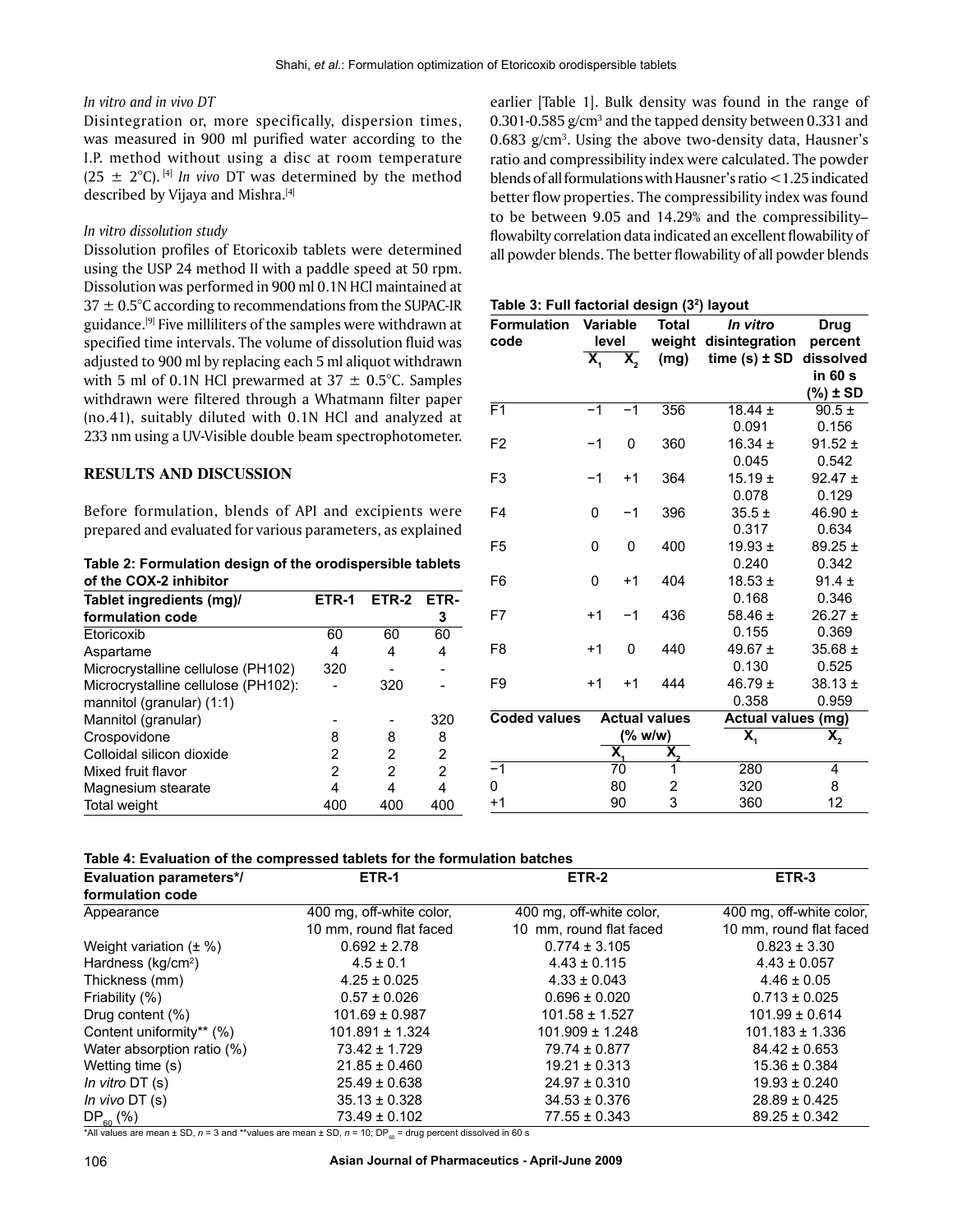| <b>Evaluation</b>     | F <sub>1</sub> | F <sub>2</sub>       | F <sub>3</sub>       | F4           | F <sub>5</sub> | F <sub>6</sub>       | F7           | F <sub>8</sub>       | F <sub>9</sub> |
|-----------------------|----------------|----------------------|----------------------|--------------|----------------|----------------------|--------------|----------------------|----------------|
| parameters*/          |                |                      |                      |              |                |                      |              |                      |                |
| formulation           |                |                      |                      |              |                |                      |              |                      |                |
| code                  |                |                      |                      |              |                |                      |              |                      |                |
| Appearance            | 356 mg,        | $\overline{360}$ mg, | $\overline{3}64$ mg, | 396 mg,      | 400 mg,        | $\overline{404}$ mg, | 436 mg,      | $\overline{440}$ mg, | 444 mg,        |
|                       | off-white      | off-white            | off-white            | off-white    | off-white      | off-white            | off-white    | off-white            | off-white      |
|                       | color,         | color,               | color,               | color,       | color,         | color,               | color,       | color,               | color,         |
|                       | 10 mm,         | 10 mm,               | 10 mm,               | 10 mm,       | 10 mm,         | 10 mm,               | 10 mm,       | 10 mm,               | 10 mm,         |
|                       | round          | round flat           | round flat           | round flat   | round          | round                | round flat   | round flat           | round flat     |
|                       | flat faced     | faced                | faced                | faced        | flat faced     | flat faced           | faced        | faced                | faced          |
| Weight variation      | $0.713$ $\pm$  | $0.739 \pm$          | $0.718 \pm$          | $0.608 \pm$  | $0.714 \pm$    | $0.532 \pm$          | $0.558 \pm$  | $0.443 \pm$          | $0.570 \pm$    |
| $(\pm \frac{9}{6})$   | 2.539          | 2.661                | 2.615                | 2.412        | 2.856          | 2.149                | 2.433        | 1.954                | 2.536          |
| Hardness              | $3.83 \pm$     | $3.86 \pm$           | $4.03 \pm$           | $4.4 \pm$    | 4.46 $\pm$     | $4.56 \pm$           | 4.86 $\pm$   | $5.03 \pm$           | $5.16 \pm$     |
| (kg/cm <sup>2</sup> ) | 0.057          | 0.057                | 0.057                | 0.1          | 0.057          | 0.057                | 0.057        | 0.057                | 0.057          |
| Thickness (mm)        | $3.23 \pm$     | $3.45 \pm$           | $3.63 \pm$           | $3.98 \pm$   | $4.19 \pm$     | $4.37 \pm$           | $4.43 \pm$   | $4.48 \pm$           | $4.52 \pm$     |
|                       | 0.065          | 0.030                | 0.037                | 0.017        | 0.015          | 0.015                | 0.032        | 0.060                | 0.036          |
| Friability (%)        | $1.289 \pm$    | $1.173 \pm$          | 1.057 $\pm$          | $0.663 \pm$  | $0.623 \pm$    | $0.59 \pm$           | $0.366 \pm$  | $0.35 \pm$           | $0.326 \pm$    |
|                       | 0.007          | 0.005                | 0.003                | 0.037        | 0.015          | 0.01                 | 0.020        | 0.01                 | 0.020          |
| Drug content $(\%)$   | 100.58 $\pm$   | $101.24 \pm$         | $101.15 \pm$         | 101.34 $\pm$ | 101.58 $\pm$   | 100.75 $\pm$         | $100.33 \pm$ | $101.99 \pm$         | 101.59 $\pm$   |
|                       | 0.890          | 1.453                | 1.924                | 1.527        | 1.527          | 0.856                | 1.273        | 0.614                | 1.026          |
| Content               | 101.51 $\pm$   | 101.89 $\pm$         | 101.04 $\pm$         | 100.96 $\pm$ | 101.90 $\pm$   | 100.90 $\pm$         | 101.72 $\pm$ | 101.10 $\pm$         | 101.14 $\pm$   |
| uniformity** (%)      | 1.392          | 1.324                | 1.350                | 1.073        | 1.248          | 1.024                | 1.173        | 1.283                | 1.075          |
| Water absorption      | $86.60 \pm$    | $88.75 \pm$          | 91.00 $\pm$          | $74.37 \pm$  | $84.42 \pm$    | $85.05 \pm$          | 57.48 $\pm$  | 62.03 $\pm$          | 66.46 ±        |
| ratio $(\%)$          | 0.256          | 0.098                | 0.073                | 1.263        | 0.653          | 0.151                | 1.099        | 0.665                | 0.466          |
| Wetting time (s)      | 13.49 $\pm$    | 11.44 $\pm$          | $10.46 \pm$          | $30.35 \pm$  | 15.36 $\pm$    | $14.54 \pm$          | 53.32 $\pm$  | 43.56 $\pm$          | $41.73 \pm$    |
|                       | 0.117          | 0.604                | 0.105                | 0.525        | 0.384          | 0.173                | 0.642        | 0.274                | 0.149          |
| In vitro $DT(s)$      | 18.44 $\pm$    | 16.34 $\pm$          | 15.19 $\pm$          | $35.5 \pm$   | 19.93 $\pm$    | $18.53 \pm$          | 58.46 $\pm$  | 49.67 $\pm$          | 46.79 $\pm$    |
|                       | 0.091          | 0.045                | 0.078                | 0.317        | 0.240          | 0.168                | 0.155        | 0.130                | 0.358          |
| In vivo $DT(s)$       | $29.2 \pm$     | $25.13 \pm$          | $24.21 \pm$          | 45.47 $\pm$  | 28.89 $\pm$    | $27.36 \pm$          | 68.44 $\pm$  | 58.89 $\pm$          | 55.89 $\pm$    |
|                       | 0.165          | 0.328                | 0.262                | 0.610        | 0.425          | 0.503                | 0.695        | 0.425                | 0.770          |
| $DP_{60}(\%)$         | $90.5 \pm$     | $91.52 \pm$          | $92.47 \pm$          | 46.90 $\pm$  | $89.25 \pm$    | $91.4 \pm$           | $26.27 \pm$  | $35.68 \pm$          | $38.13 \pm$    |
|                       | 0.156          | 0.542                | 0.129                | 0.634        | 0.342          | 0.346                | 0.369        | 0.525                | 0.959          |

\*All values are mean  $\pm$  SD;  $n = 3$  and \*\*values are mean  $\pm$  SD,  $n = 10$ , DP<sub>60</sub> = drug percent dissolved in 60 s

was also evidenced from the angle of repose (in the range of 26.28-36.22°), which is below 40°, indicating good flowability.[5]

Orodispersible tablets of Etoricoxib were prepared by the direct compression technique, with preliminary focus on *in vitro* DT and dissolution profile, although other quality control parameters were also evaluated.

Optimization by the  $3<sup>2</sup>$  full factorial design requires that the experimentation should be completed so that a mathematical model can be generated. A statistical model incorporating interactive and polynomial terms was utilized to evaluate the responses.[2]

$$
Y = b_0 + b_1 X_1 + b_2 X_2 + b_{12} X_1 X_2 + b_{11} X_1^2 + b_{22} X_2^2
$$
 (1)

where, Y is the dependent variable,  $b_0$  is the arithmetic mean response of the nine runs and  $b_i$  ( $b_1$ ,  $b_2$ ,  $b_{12}$ ,  $b_{11}$  and  $b_{22}$ ) is the estimated coefficient for the corresponding factor  $X_i$  ( $X_1$ ,  $X_2$ ,  $X_{12}$ ,  $X_{11}$  and  $X_{22}$ ), which represents the average results of changing one factor at a time from its low to high value. The interaction term (X $_1$ X $_2$ ) depicts the changes in the response when two factors are simultaneously changed. The

polynomial terms  $(X_1^2$  and  $X_2^2)$  are included to investigate nonlinearity.[2]

*In vitro* DT and drug percent dissolved in 60 s (DP $_{60}$ ) for the nine batches (F1-F9) showed a wide variation, i.e. 15.19- 58.46 s and 26.27-92.47%, respectively [Table 5]. The data clearly indicate that *in vitro* DT and drug percent dissolved in 60 s (DP $_{60}$ ) values are strongly dependent on the selected independent variables. The fitted equations relating the responses *in vitro* DT and drug percent dissolved in 60 s (DP $_{60}$ ) are shown in the following equations, respectively.

*Final equations in terms of coded factors*

DT = 21.46429 + 17.49167 X1 -5.315 X2 – 2.105 X1 X2 – 10.00643 X1 <sup>2</sup> + 4.016429 X2 2. (2)

*Final equations in terms of actual factors*

DT = 514.9581 − 13.8401Mannitol − 4.54071Crospovidone − 0.2105MannitolCrospovidone − 0.100064 Mannitol2 + 4.016429 Crospovidone<sup>2</sup>.  $\qquad \qquad \qquad (3)$ 

$$
(R^2 = 0.9795)
$$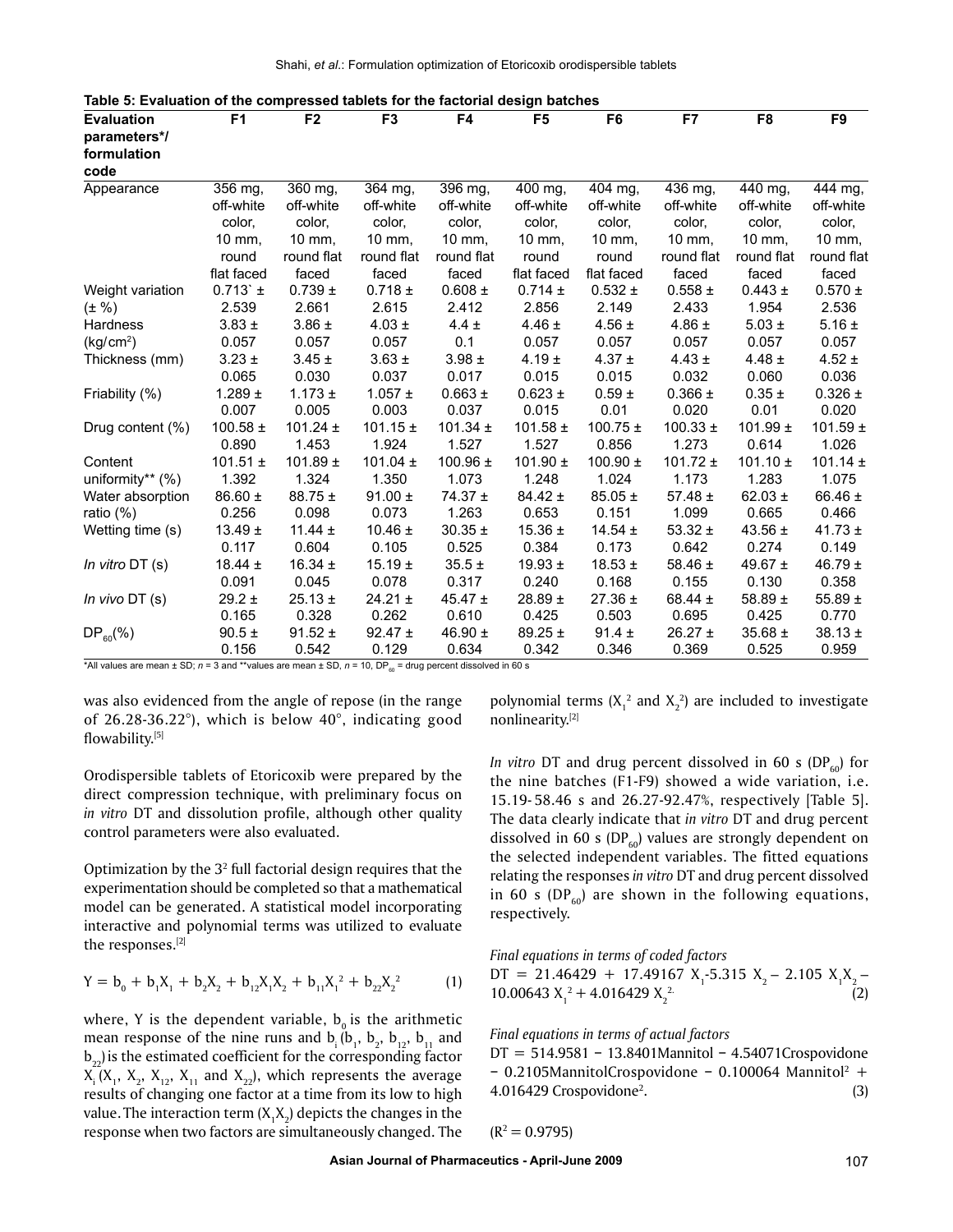*Final equations in terms of coded factors*

 $DP_{60} = 84.00929 - 29.063X_1 + 9.721667X_2 + 2.47255X_1X_2 -$ 15.1686  $X_1^2$  – 9.61857  $X_2$  $2 \tag{4}$ 

*Final equations in terms of actual factors*  $DP_{60} = -672.59 + 20.86838$ Mannitol + 28.41595Crospovidone + 0.24725MannitolCrospovidone − 0.15169Mannitol2 − 9.61857 Crospovidone<sup>2.</sup> (5)

 $(R^2 = 0.9075)$ 

The high values of the correlation coefficient for *in vitro* DT and drug percent dissolved in 60 s (DP $_{60}$ ) as shown above indicated a good fit. The polynomial equations can be used to draw conclusions after considering the magnitude of the coefficient and the mathematical sign it carries (i.e., positive or negative).[2] The results of the analysis of variance (ANOVA), which was performed to identify insignificant factors, are shown in Table 6. ANOVA and multiple regression analysis were performed using the *Stat-Ease Design Expert 7.1.4.0* trial software.

The significance levels of coefficient  $b_{22}$  and  $b_{12}$  were found to be  $P = 0.1534$  and 0.2940 and hence they were omitted from the full model. The results of statistical analysis are shown in Table 6. The coefficients  $\mathsf{b}_1$ ,  $\mathsf{b}_2$  and  $\mathsf{b}_{11}$  were found to be significant at  $P < 0.05$  and hence they were retained. Hence, it was concluded that the interaction terms  $b_{22}$  and  $b_{12}$ do not contribute significantly to the prediction of DT and can be omitted from the full model. Therefore, conclusions can be drawn considering the magnitude of the coefficient

and the mathematical sign (positive or negative) it carries. The results of the multiple linear regression analysis revealed that on increasing the concentration of mannitol an increase in DT is observed as the coefficient  $\mathsf{b}_1$  bears a positive sign whereas on increasing the concentration of crospovidone a decrease in DT is observed as the coefficient  $\mathsf{b}_\mathsf{2}$  bears a negative sign. When a higher percentage of mannitol is used, lower porosity is expected in the tablet matrix. The water uptake and subsequent disintegration are not thus facilitated. It is obvious that in the presence of a higher percentage of superdisintegrant crospovidone, wicking is facilitated.

The significance level of coefficients  $b_{11}$ ,  $b_{22}$  and  $b_{12}$  were found to be greater than  $P = 0.05$  and hence they were omitted from the full model. The coefficients  $\mathbf{b}_1$  and  $\mathbf{b}_2$  was found to be significant at  $P < 0.05$  and hence they were retained. Therefore, it was concluded that the interaction term and polynomial terms do not contribute significantly to the prediction of  $DP_{60}$ . An increase in the concentration of mannitol leads to a decrease in DP<sub>60</sub> because the coefficient b<sub>1</sub> bears a negative sign whereas on increasing the concentration of crospovidone an increase in  $DP_{60}$  is observed as the coefficient  $\bm{{\mathsf{b}}}_{_2}$  bears a positive sign. When a higher percentage of mannitol is used, dissolution of poorly soluble drugs is facilitated as mannitol acts as a hydrophilic carrier for these drugs and a higher percentage of crospovidone leads to high  $DP<sub>60</sub>$  due to fast wicking.

The response surface plots of the percentage of mannitol  $(X_{1})$ and crospovidone  $(X_2)$  versus *in vitro* DT and that versus drug percent dissolved in  $\overline{60}$  s (DP<sub>60</sub>) are shown in Figures 1 and 2,

**Table 6: Results of ANOVA for response surface quadratic model**

| <b>Source</b>                                | Sum of   | Degrees of | Mean    | <b>F-value</b> | P value | Level of significance |
|----------------------------------------------|----------|------------|---------|----------------|---------|-----------------------|
|                                              | squares  | freedom    | square  |                |         |                       |
| In vitro disintegration time (DT)            |          |            |         |                |         |                       |
| Model                                        | 2334.14  | 5          | 466.82  | 38.36          | 0.0018  | Significant           |
| $X_1$                                        | 1835.75  |            | 1835.75 | 150.85         | 0.0003  | Significant           |
| $X_{2}$                                      | 169.49   |            | 169.42  | 13.92          | 0.0203  | Significant           |
| $X_1^T X^2$                                  | 17.72    |            | 17.72   | 1.45           | 0.2940  | Nonsignificant        |
| $(X_1)^2$                                    | 233.63   |            | 233.63  | 19.19          | 0.0119  | Significant           |
| $(X_2)^2$                                    | 37.64    |            | 37.64   | 3.09           | 0.1534  | Nonsignificant        |
| Residual                                     | 48.67    | 4          | 12.16   |                |         |                       |
| Lack of fit                                  | 48.67    | 3          | 1622    |                |         |                       |
| Pure error                                   | 0        |            | 0       |                |         |                       |
| Core total                                   | 2382.82  | 9          |         |                |         |                       |
| Drug percent dissolved in 60 s (DP $_{60}$ ) |          |            |         |                |         |                       |
| Model                                        | 6552.29  | 5          | 1310.45 | 7.857          | 0.0340  | Significant           |
| $X_{1}$                                      | 5069.80  |            | 5069.80 | 30.39          | 0.0053  | Significant           |
| $X_{2}$                                      | 567.06   |            | 567.06  | 3.400          | 0.0390  | Significant           |
| $X_1^TX_2$                                   | 24.45    |            | 24.45   | 0.146          | 0.7213  | Nonsignificant        |
| $(X_1)^2$                                    | 536.86   |            | 536.86  | 3.219          | 0.1472  | Nonsignificant        |
| $(X_2)^2$                                    | 215.87   |            | 215.87  | 1.294          | 0.3188  | Nonsignificant        |
| Residual                                     | 667.08   | 4          | 166.77  |                |         |                       |
| Lack of fit                                  | 667.08   | 3          | 222.36  |                |         |                       |
| Pure error                                   | 0        |            | 0       |                |         |                       |
| Core total                                   | 7219.381 | 9          |         |                |         |                       |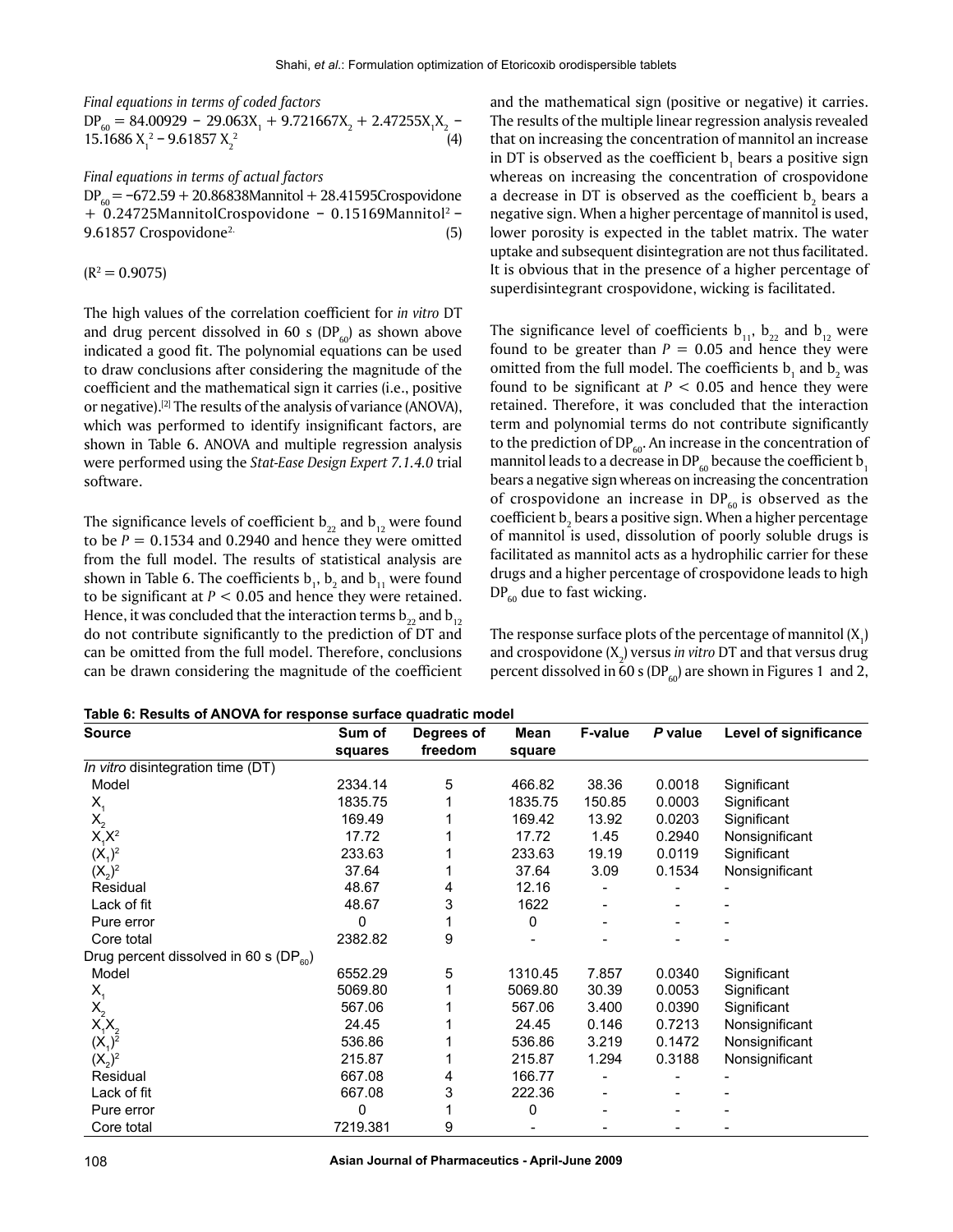respectively. The response plots showed that there is a significant effect of both factors on selected responses.

Consequently, the arbitrary selection of a batch of tablets with a desired *in vitro* DT and drug percent dissolved in 60 s  $(DP<sub>co</sub>)$  for appropriate dissolution profile can be achieved considering a suitable composition of directly compressible filler and crospovidone as well as other aspects such as ease of manufacturing, cost etc. When the variable  $X_1$  goes beyond "0" level (80%), porosity of tablets decreased than that for the acceptable dissolution profile.

Thus, we can conclude that the statistical model is mathematically valid as the experimental (actual) values and predicted values suggested by the full model were relatively close to each other. The diagnostic case statistics involving actual and predicted values are given in Table 7. The uniform blends of tablet composition were directly compressed by keeping the tablet press setting constant across all formulations. This is more important especially during nine batches of factorial design as it may be regarded as another process variable affecting the response(s) selected. Proper lubrication of the powder blends was essential for ease of ejection of the compressed tablets as well as for free movement of the lower punch during the compression cycle. This is evident particularly when mannitol (granular) was present as the directly compressible filler in the formulation. The various standards or quality control tests carried out on compressed tablets [Tables 4 and 5] demonstrated the following:

A tablet shape with more surface area generally has a faster DT than a tablet shape having less surface area, all other factors being equal. Uniform weight due to uniform die fill with acceptable variation as per I.P. standards were obtained because blend of the material was free flowing. The percent deviation in weight variation for all formulation batches, i.e. ETR-1–ETR-3, was found to be between  $\pm$  0.692% and  $\pm$  0.823% and that for factorial design batches, i.e. F1-F9, was found to be between  $\pm 0.443$ % and  $\pm 0.739$ %. Hence, the weight variation test for all batches of tablets complies with the I.P. specifications.[6] Tablet crushing strength, the critical parameter, was controlled as the resistance of tablets with capping, abrasion or breakage under conditions of storage, transportation and handling before usage depends on its hardness. Hence, hardness for all formulation batches, i.e. ETR-1–ETR-3, was found to be between 4.43 and 4.5 kg/cm $^2$  and that for the factorial design batches, i.e. F1-F9, showed wide variation in the range of  $3.83$ -5.86 kg/cm<sup>2</sup>. The above results were observed due to the constant tablet press setting across all batches of factorial design irrespective of weight variation. Thickness for all formulation batches, i.e. ETR-1–ETR-3, was found to be between 4.25 and 4.46 mm and that for the factorial design batches, i.e. F1-F9, showed a wide variation in the range of 3.23-4.52 mm due to the constant tablet press

**Table 7: Diagnostic case statistics involving the actual and the predicted values**

| <b>Formulation</b><br>code |                      | <i>In vitro</i> disintegration time (s) |                 | Drug percent dissolved in 60 s (%) |                         |                 |  |
|----------------------------|----------------------|-----------------------------------------|-----------------|------------------------------------|-------------------------|-----------------|--|
|                            | <b>Actual values</b> | <b>Predicted values</b>                 | <b>Residual</b> | <b>Actual values</b>               | <b>Predicted values</b> | <b>Residual</b> |  |
| F <sub>1</sub>             | 18.44                | 19.02                                   | $-0.03145336$   | 90.5                               | 89.52                   | 0.010829        |  |
| F <sub>2</sub>             | 16.34                | 15.96                                   | 0.023255814     | 91.52                              | 92.35                   | $-0.00907$      |  |
| F <sub>3</sub>             | 15.19                | 15.03                                   | 0.010533246     | 92.47                              | 93.01                   | $-0.00584$      |  |
| F4                         | 35.5                 | 35.96                                   | $-0.01295775$   | 46.90                              | 46.75                   | 0.003198        |  |
| F <sub>5</sub>             | 19.93                | 20.35                                   | $-0.02107376$   | 89.25                              | 90.52                   | $-0.01423$      |  |
| F <sub>6</sub>             | 18.53                | 19.62                                   | $-0.05882353$   | 91.4                               | 92.41                   | $-0.01105$      |  |
| F7                         | 58.46                | 59.45                                   | $-0.01693466$   | 26.27                              | 27.45                   | $-0.04492$      |  |
| F <sub>8</sub>             | 49.67                | 50.62                                   | $-0.01912623$   | 35.68                              | 35.89                   | $-0.00589$      |  |
| F <sub>9</sub>             | 46.79                | 47.1                                    | $-0.00662535$   | 38.13                              | 39.56                   | $-0.0375$       |  |



**Figure 1:** Response surface plot of *in vitro* disintegration time **Figure 2:** Response surface plot of drug percent dissolved in 60 s

**Asian Journal of Pharmaceutics - April-June 2009** 109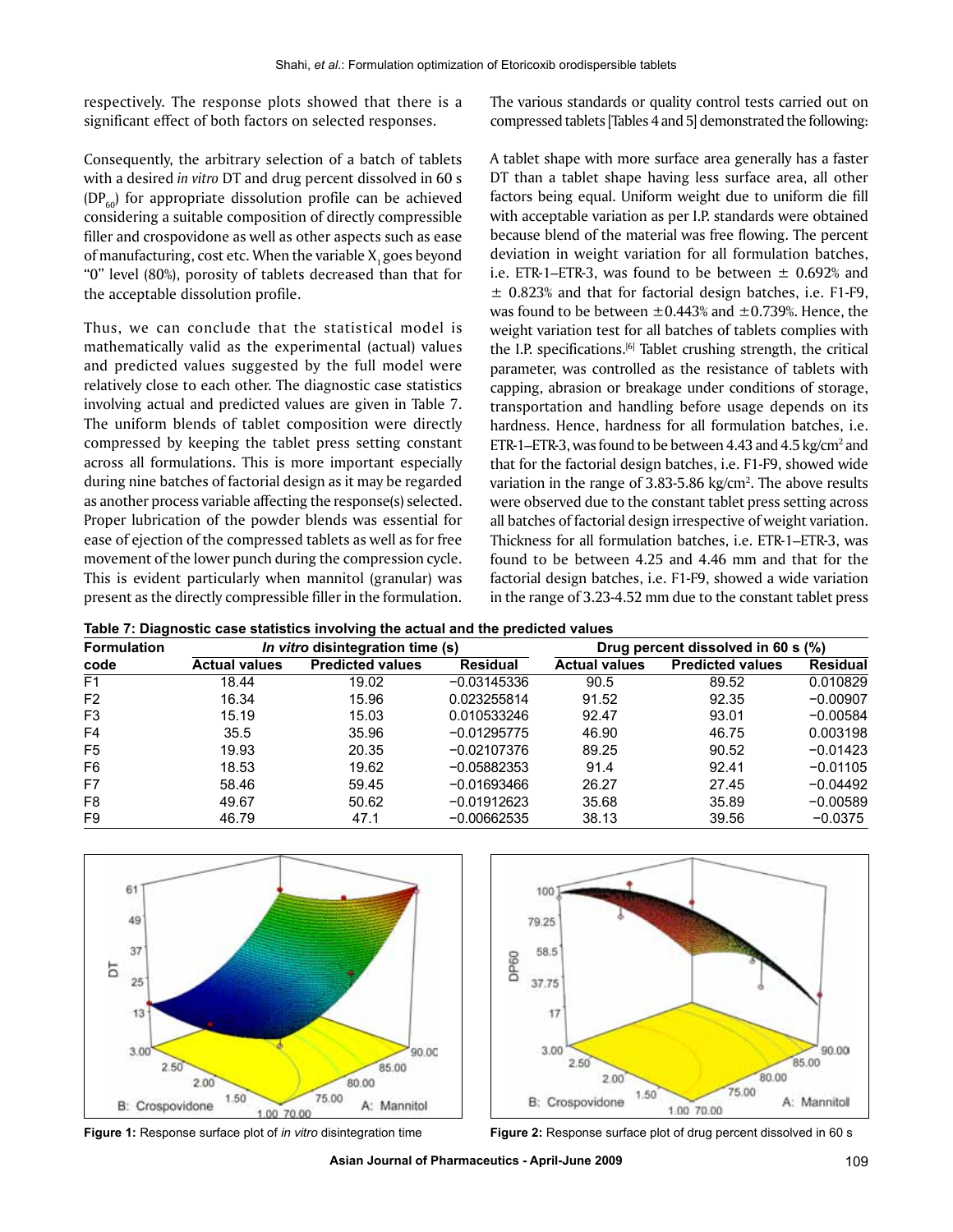setting across all batches of factorial design irrespective of weight variation. To achieve % friability within limits for an orodispersible tablet is a challenge to the formulator because all methods of manufacturing of the orodispersible tablet are responsible for increasing the % friability values. The % friability values for all formulation batches, i.e. ETR-1–ETR-3, were found to be between 0.57 and 0.716% and that for the factorial design batches, i.e. F1-F9, showed a wide variation in the range of 0.326-1.289%. The above results were observed due to the constant tablet press setting across all batches of factorial design irrespective of weight variation.

Drug content for all formulation batches, i.e. ETR-1–ETR-3, was found to be in the range of 101.59-101.99% and that for the factorial design batches, i.e. F1-F9, showed in the range of 100.33-101.99%. Uniformity of content for all formulation batches, i.e. ETR-1–ETR-3, was found to be in the range of 100.183-101.909% and that for the factorial design batches, i.e. F1-F9, showed in the range of 100.90-101.90%.

To investigate the importance of the total surface area in promoting drug dissolution, a water uptake study was performed on the orodispersible tablets of the COX-2 inhibitor. Because the drug has to dissolve from the interface between drug and water, the maximal water uptake volume can be taken as an estimation of the total surface area available for drug dissolution to take place. Each fiber can act as a hydrophilic channel to facilitate water uptake into the tablet matrix and help increase the total water contact area with the drug.<sup>[10]</sup> Water absorption ratios for all formulation batches, i.e. ETR-1–ETR-3, showed variation in the range of 73.42-84.42% and that for the factorial design batches, i.e. F1-F9, showed wide variation in the range of 57.48-91.00%. The factorial design batches F1-F3 comprised of 70% w/w mannitol (granular) as the directly compressible filler and 1% w/w, 2% w/w, 3% w/w crospovidone, respectively, water absorption ratios being found between 86.60 and 91.00%. However, the factorial design batches F4-F6 comprised of 80% w/w mannitol (granular) as directly compressible filler and 1% w/w, 2% w/w, 3% w/w crospovidone, respectively, water absorption ratios being found between 74.37 and 85.05%. Moreover, the factorial design batches F7-F9 comprised of 90% w/w mannitol (granular) as directly compressible filler and 1% w/w, 2% w/w, 3% w/w crospovidone, respectively, water absorption ratios being found between 57.48 and 66.46%. Hence, it was evident that the water absorption ratio increased with an increase in the concentration of crospovidone but decreased with an increase in the concentration of mannitol (granular).

Wetting time of the dosage form is related to the contact angle, which needs to be assessed to give an insight into capillarity and, subsequently, the disintegration properties of the tablets; a lower wetting time implies a quicker disintegration of the tablet. Wetting time for all formulation batches, i.e. ETR-1–ETR-3, showed variation in the range of 15.36-21.85 s and that for the factorial design batches, i.e.

F1-F9, showed wide variation in the range of 10.46-53.32 s. The factorial design batches F1-F3 comprised of 70% w/w mannitol (granular) as directly compressible filler and 1% w/w, 2% w/w, 3% w/w crospovidone, respectively, wetting time being found between 10.46 and 13.49 s. However, the factorial design batches F4-F6 comprised of 80% w/w mannitol (granular) as directly compressible filler and 1% w/w, 2% w/w, 3% w/w crospovidone, respectively, wetting time being found between 14.54 and 30.34 s. Moreover, the factorial design batches F7-F9 comprised of 90% w/w mannitol (granular) as directly compressible filler and 1% w/w, 2% w/w, 3% w/w crospovidone, respectively, wetting time being found between 41.73 and 53.32 s. Hence, it was evident that the wetting time improved with an increase in the concentration of crospovidone but slowed with an increase in the concentration of mannitol (granular).

Disintegration, the first important step for a drug absorption from a solid dosage form after oral administration, was preliminarily focused. It was reported that tablet disintegration was affected by the particle size, the degree of substitution and the extent of cross-linkage. An important factor affecting the disintegration is the tablet hardness and/ or the compaction force used in making the tablet hardness. The hardness of the tablet has an influence on the DT as it affects the porosity of the matrix and, accordingly, the ability of water to penetrate through the matrix.

*In vitro* DT for all formulation batches, i.e. ETR-1–ETR-3, showed variation in the range of 19.93-25.49 s and that for the factorial design batches, i.e. F1-F9, showed wide variation in the range of 15.19-58.46 s. The factorial design batches F1-F3 comprised of 70% w/w mannitol (granular) as directly compressible filler and 1% w/w, 2% w/w, 3% w/w crospovidone, respectively, *in vitro* DT being found between 15.19-18.44 s. However, the factorial design batches F4-F6 comprised of 80% w/w mannitol (granular) as directly compressible filler and 1% w/w, 2% w/w, 3% w/w crospovidone, respectively, *in vitro* DT being found between 18.53 and 35.5 s. Moreover, the factorial design batches F7-F9 comprised of 90% w/w mannitol (granular) as directly compressible filler and 1% w/w, 2% w/w, 3% w/w crospovidone, respectively, *in vitro* DT being found between 46.79 and 58.46 s. Hence, it was evident that *in vitro* DT improved with an increase in the concentration of crospovidone but slowed with an increase in the concentration of mannitol (granular).

*In vivo* DT for all formulation batches, i.e. ETR-1–ETR-3, showed variation in the range of 28.89-35.13 s and that for the factorial design batches, i.e. F1-F9, showed wide variation in the range of 24.21-68.44 s. The factorial design batches F1-F3 comprised of 70% w/w mannitol (granular) as directly compressible filler and 1% w/w, 2% w/w, 3% w/w crospovidone, respectively, *in vivo* DT being found between 24.21 and 29.20 s. However, the factorial design batches F4-F6 comprised of 80% w/w mannitol (granular) as directly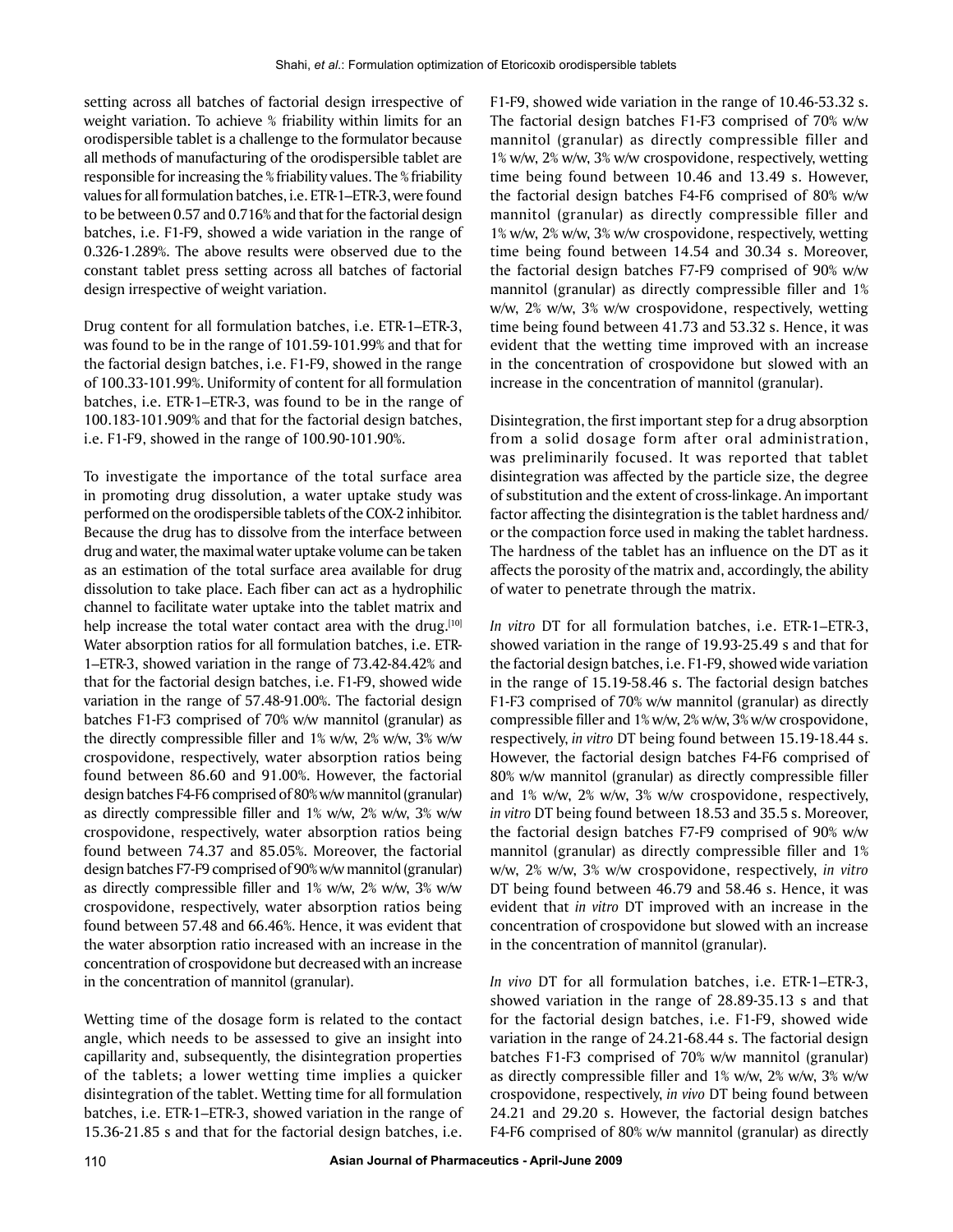compressible filler and 1% w/w, 2% w/w, 3% w/w crospovidone, respectively, *in vivo* DT being found between 27.36 and 45.47 s. Moreover, the factorial design batches F7-F9 comprised of 90% w/w mannitol (granular) as directly compressible filler and 1% w/w, 2% w/w, 3% w/w crospovidone, respectively, *in vivo* DT being found between 55.89 and 68.44 s. Hence, it was evident that *in vivo* DT improved with an increase in the concentration of crospovidone but slowed with an increase in the concentration of mannitol (granular).

The comparative profiles of wetting time, *in vitro* DT and *in vivo* DT of orodispersible tablets of the COX-2 inhibitor for the factorial design batches are shown in Figure 3.

The differences in the particle size generated in the disintegrated tablets could affect drug dissolution because breaking tablets into finer fragments may promote drug dissolution by providing larger total surface areas for drug dissolution to take place. Drug percent dissolved at 60 s (DP $_{60}$ ) for ETR-1–ETR-3 showed variation in the range of 42.16-97.32%



**Figure 3:** Comparative profiles of wetting time, *in vitro* disintegration time (DT) and *in vivo* DT of all the factorial design batches



**Figure 5:** Comparative dissolution profile of orodispersible tablets of Etoricoxib in 0.1N HCl for F4-F6

and that of F1-F9 showed wide variation in the range of 73.49-89.25%. The factorial design batches F1-F3 comprised of 70% w/w mannitol (granular) as directly compressible filler and 1% w/w, 2% w/w, 3% w/w crospovidone, respectively,  $DP<sub>60</sub>$  being found between 90.5 and 92.47%. However, the factorial design batches F4-F6 comprised of 80% w/w mannitol (granular) as directly compressible filler and 1% w/w, 2% w/w, 3% w/w crospovidone, respectively,  $DP_{60}$  being found between 46.90 and 91.40%. Moreover, the factorial design batches F7-F9 comprised of 90% w/w mannitol (granular) as directly compressible filler and 1% w/w, 2% w/w, 3% w/w crospovidone, respectively, DP<sub>60</sub> being found between 26.27 and 38.13%. Hence, it was evident that  $DP_{60}$  improved with an increase in the concentration of crospovidone but again reduced with an increase in the concentration of mannitol (granular). These varied findings of DP $_{60}$  correlate with the apparent differences in particle size generated in the disintegrated tablets. The comparative dissolution profiles of orodispersible tablets of Etoricoxib in 0.1N HCl for the factorial design batches are shown in Figures 4 to 6, respectively.



**Figure 4:** Comparative dissolution profile of orodispersible tablets of Etoricoxib in 0.1N HCl for F1-F3



**Figure 6:** Comparative dissolution profile of orodispersible tablets of Etoricoxib in 0.1N HCl for F7-F9